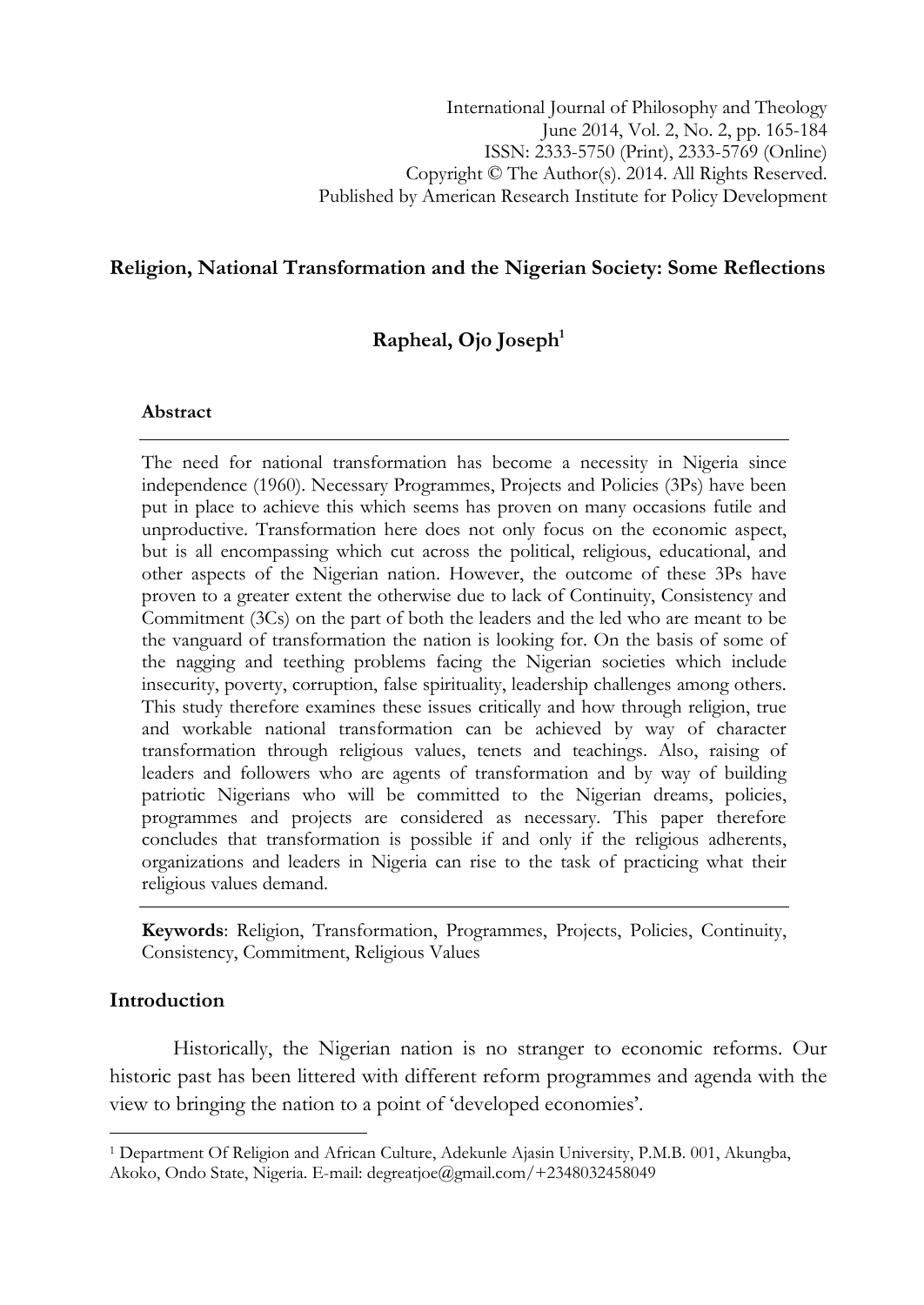These, in most cases appear to be faced with lack of continuity with the changes in government, thereby leading to policy summersault that deepened the gamut of social, economic, religious and even political problems that are threatening the existence of the Nigerian nation rather than alleviating them.

Nigeria, being referred to as a highly religious nation, is a clear fact that is beyond debate in order to authenticate the validity of this position. This is seen in every facet of the society, both in private and public life. Religious tone is sounded in every corner of the society and even in the political terrain, such cannot be said to have been silence and not important in determining some critical issues like who holds what and gets what? The position of John Onaiyekan, a Catholic Cardinal in Nigeria in relation to the above view expresses it better. According to him:

Any casual look at our country obviously shows the all pervading presence of religion. We only need to note, for example, the number of places of worship, the volume of holy noises that are emitted everywhere, the array of religious leaders with various titles and robes and the fervor with which we not only practice our faith but at times violently confront one another. Some are wondering whether our reputation as a religious nation is something to be proud of. They suspect that there is something dubious about this record (Cardinal John Onaiyekan, 2010).

Obviously, the situation of things in Nigeria seems contrary to what the manifest function of religion is supposed to be in any given society where religion is practice like Nigeria. As a matter of fact, Ade Odumuyiwa unequivocally asserts that, "Nigeria is a religious but criminal society" (Odumuyiwa, 2002). Many people have seen reasons to justify their actions (which in most times are not in the interest of humanity) as having divine support and approval. The resultant effect of the observation above is that:

Virtually everybody claims to be an expert on the issue of religion in Nigeria. With such enviable credential as the most religious nation, it is paradoxically one of the most corrupt nations in the world. The damning verdict on religion is that instead of serving as a resource for peace and stability, it has become a veritable resource for conflict and war and easy tool for manipulation by some politicians, elites and religious charlatans and bigots. It is such tendency that has portrayed religion as a negative force in Nigeria today (Gwamna, 2013).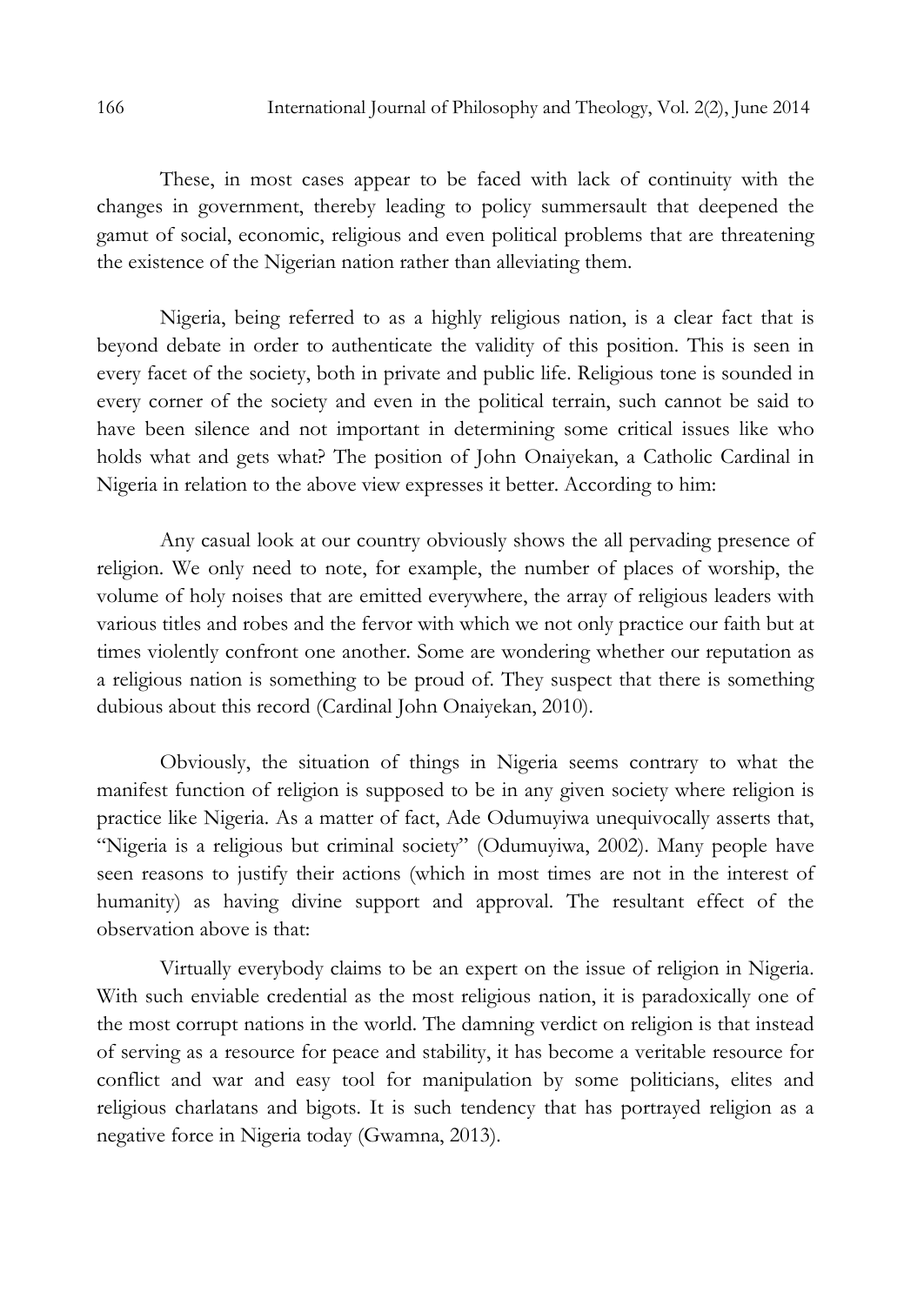However, one thing that is certain in the religious discourse in Nigeria, and in most of the nations around the globe is that, there has always been tacit acknowledgement of the functionality of religion in relation to matters which today are identifiable in the mainstream development dialogue; these include issues of morality, leadership and concerns about forging peaceful co-existence (Enweremadu, 2001). On his part, Gwamna observes that, "religion, though over the last three decades has become an instrument of promoting conflict and war, yet when properly handled, it can be constructively used to redirect our focus towards peaceful coexistence in the national life in Nigeria (Gwamna, 2010). Isiramen seems not to be different from the positions raised above. Lamenting on the situation of things in Nigeria which, though appeared to be 'highly religious', he observes that:

The bane of the Nigerian society today is the relegation of religious issues to the churches, the mosques and traditional abode. The nation appears to be sliding into doldrums. There is no doubt that the naive conception of civilization based on technological and scientific feats has intensified the problems attributable to civic and moral breakdown. The result is the loss of personal dignity and community sensitivity culminating in depraved behaviours (Isiramen, 2010).

 By implication, the central focus of these studies points towards establishing the fact that, there is a connection between religion or religiosity and its outcomes in terms of individual attitudes and behaviour, and how it can in turn, have an enduring implication on the societal development and transformation. These concerns can be seen as been germane for Nigerian development as it reflects as the core value been projected by the Nigeria's national motto – "Unity and Faith, Peace and Progress". The religion here shall be focusing more on the three major faiths in Nigeria which are; African Traditional Religion, Islam and Christianity. Therefore, the fulcrum of this work shall reflect on the place of religious values, norms and doctrines as a major determinant in humans that influence their choice in life and thus, ultimately decides their behaviours.

## Religion: Towards a Definition

 Defining religion, it has over time been established that, there can be no universally acceptable definition of religion owing to its nature.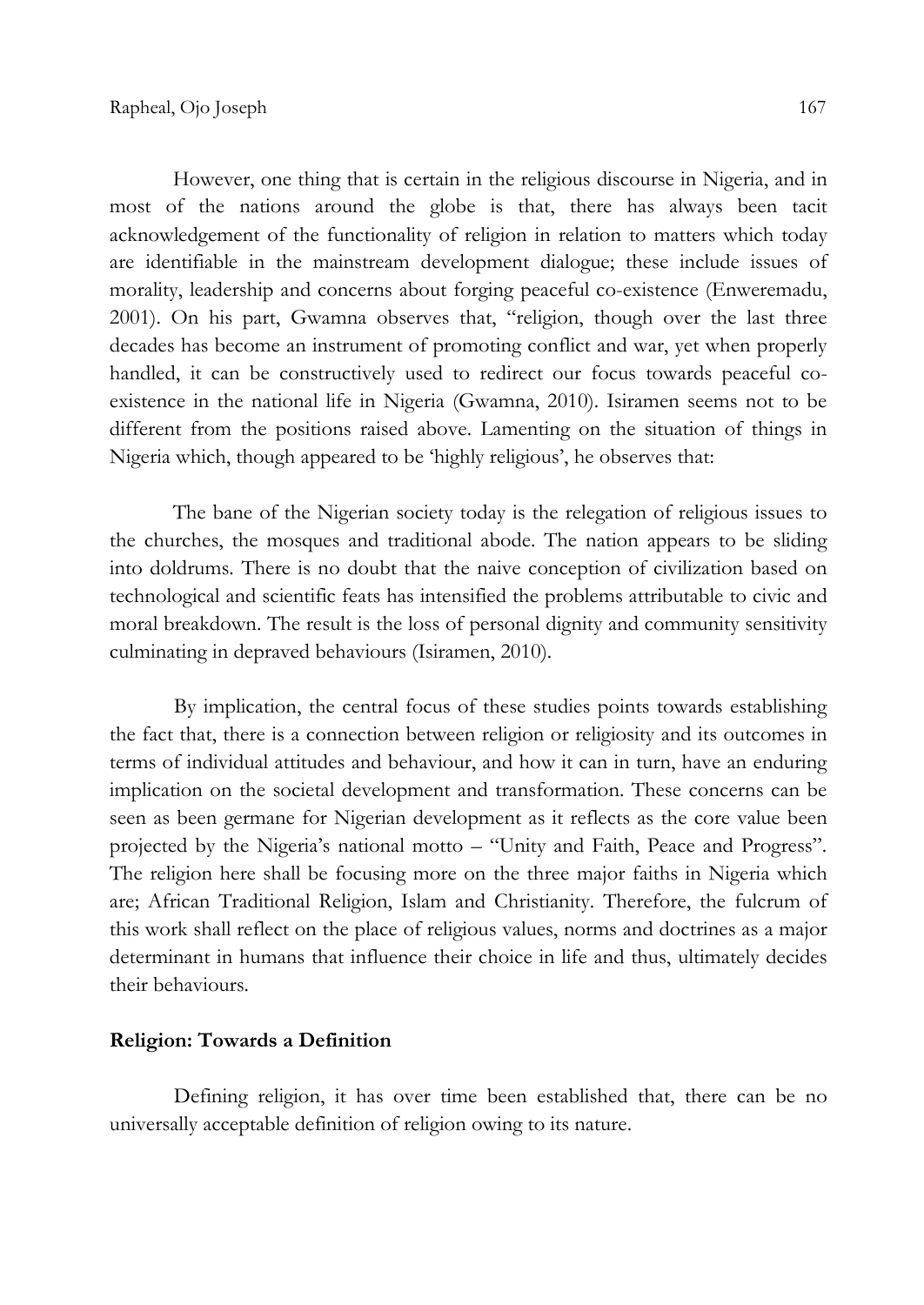However, in order to avoid vagueness of the subject matter, a working definition will be provided so as to create a perception of the subject matter in the minds of the readers. We shall briefly take a look at some definitions of religion which has been put forward by some scholars. According to Johnston and Sampson, religion may be defined as "an institutional framework within which specific theological doctrines and practices are advocated and pursued, usually among a community of a like-minded beleivers" (Johnston, 1994). On his part, Heynes opines that religion is 'a system of language and practices that organises the world in terms of what is deemed holy' (Heynes, 1993).

Gwamna also defines religion as "man's attempt to relate with supernatural force(s) as part of man's search for meaning, understanding and explanation of life. Such attempt led man's coding of such forces under different names such as God, the "wholly other", Allah, Shekwoyi, Chukwu, Olodumare, and so on" (Gwamna, 2013:2). Going by these definitions, one thing that is clear here is the fact that, religion is associated with belief, the unseen, life in the hereafter, rituals and practices, e.t.c.

We must also bear in mind that whenever the word 'religion' is mentioned, so many things run through one's mind, but principal among them is the existence of a being called God or a deity. The fundamental content of belief in God is that there is a Mind and a Purpose behind the history of the universe and that the One whose veiled presence is intimated in this way is worthy of worship and the ground of hope (Dopamu, 2009). By and large, religion in this context has to do with the belief in the existence of the Supernatural (Supreme) Being, and how such belief can help in influencing the attitudes of religious adherents to growth and development in Nigeria. Whatever we think about the definition of religion and its function, it is generally known now that religion has always been an inescapable, inevitable, and concomitant of human life as we know it today (Dopamu, 2009:8).

### Some Transformation Programmes in the Nigerian History

Transformation can be seen as a fundamental shift in the deep orientation of a person, an organization, or a society; such that the world is seen in new ways and new actions and results become possible that were impossible prior to the transformation (Asobie, 2012). It is a mandate for a radical, structural and fundamental rearrangement and re-ordering of the building blocks of the nation.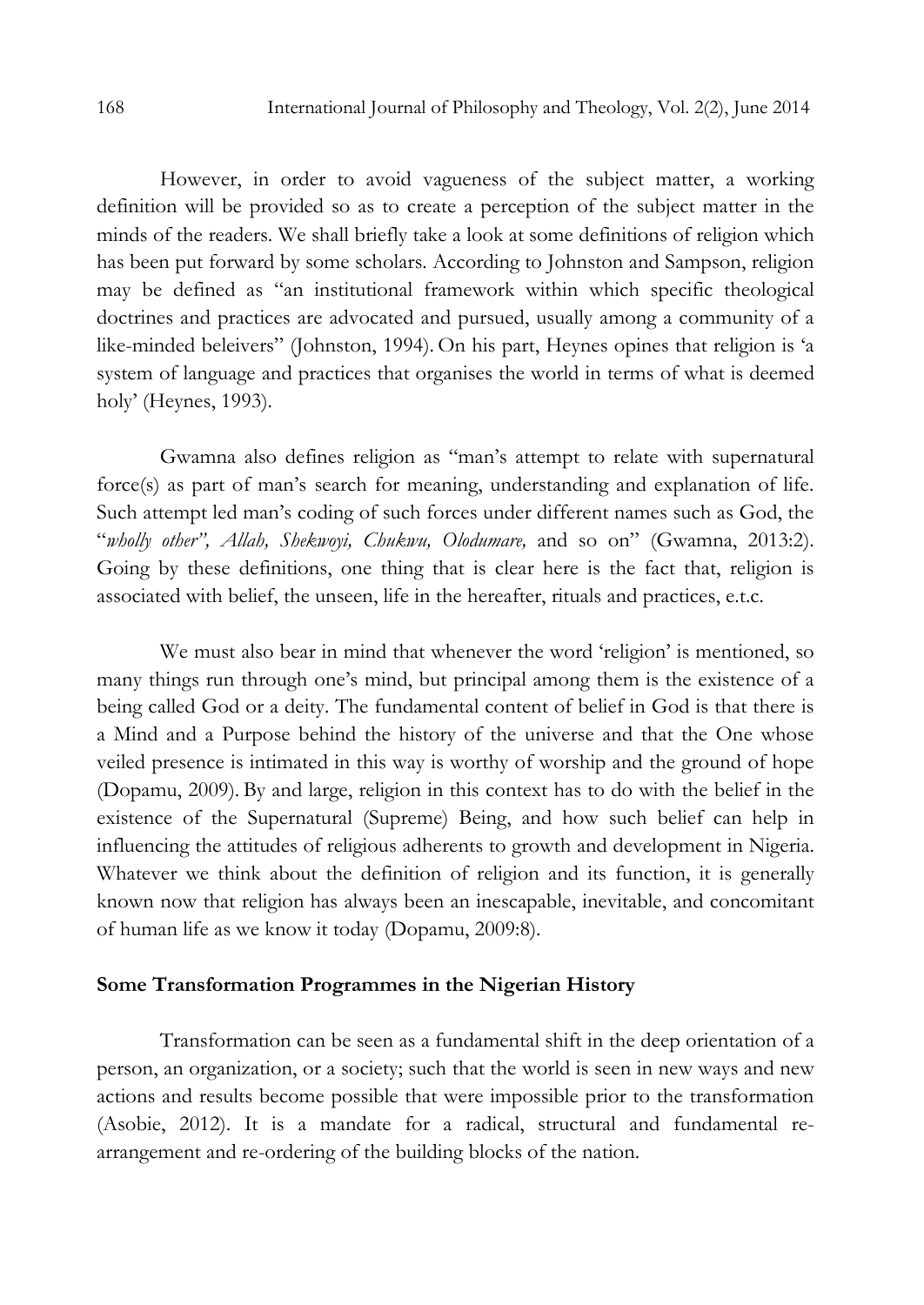It portends a fundamental reappraisal of the basic assumptions that underlie our reforms and developmental efforts that will and should alter the essence and substance of our national life. The expectation of most Nigerians is for a development blueprint that will transform the economy, reinvent the politics of our nation, secure the polity, care for the underprivileged, and provide responsible, responsive and transformative leadership.

Fundamentally, we must bring to bear the fact that Nigeria, in the past has been known with one transformation programme or the other. These as we have earlier noted, had either through lack of continuity which were brought about by changes in government, or as a result of policy summersault had been brought to an abrupt end. Before the 1980s, the reforms were purely in the form of extended national perspective plans that attempted to mobilize human, material and natural resources of the nation to achieve goals of national life. This was also echoed out by a onetime Vice President of Nigeria, Atiku Abubakar that; "Nigeria has joined several countries in affirming that sustainable national development depends on fostering the full capacity of all citizens, both women and men" (National Population Census, 2001). There was the 1962-68 Economic Plan, then the 1970-1974 Plan, the 1975- 1980 Plan, and the 1981-1985 Plan. Often, these Plans went beyond mere economic prescriptions to address social, human and political goals. Thus, the 1970-74 Plan for example defined the national objectives to be the building of:

- a. A united, strong and self-reliant nation;
- b. A great and dynamic economy;
- c. A just and egalitarian society;
- d. A land of bright and full opportunities for all citizens; and
- e. A free and democratic society (Osisioma, 2012).

By the 1980s, the need for reforms paved the way for the Stabilization/Austerity Measures of the Shagari Administration.

The sharp drop in the international spot market price for oil resulted in plummeting national revenues, putting in dire peril all the budgetary projections and planning for the period. The hurried and fire-brigade approach to the emerging problem has failed to address the root causes of a national economy in great distress and fundamental disequilibrium.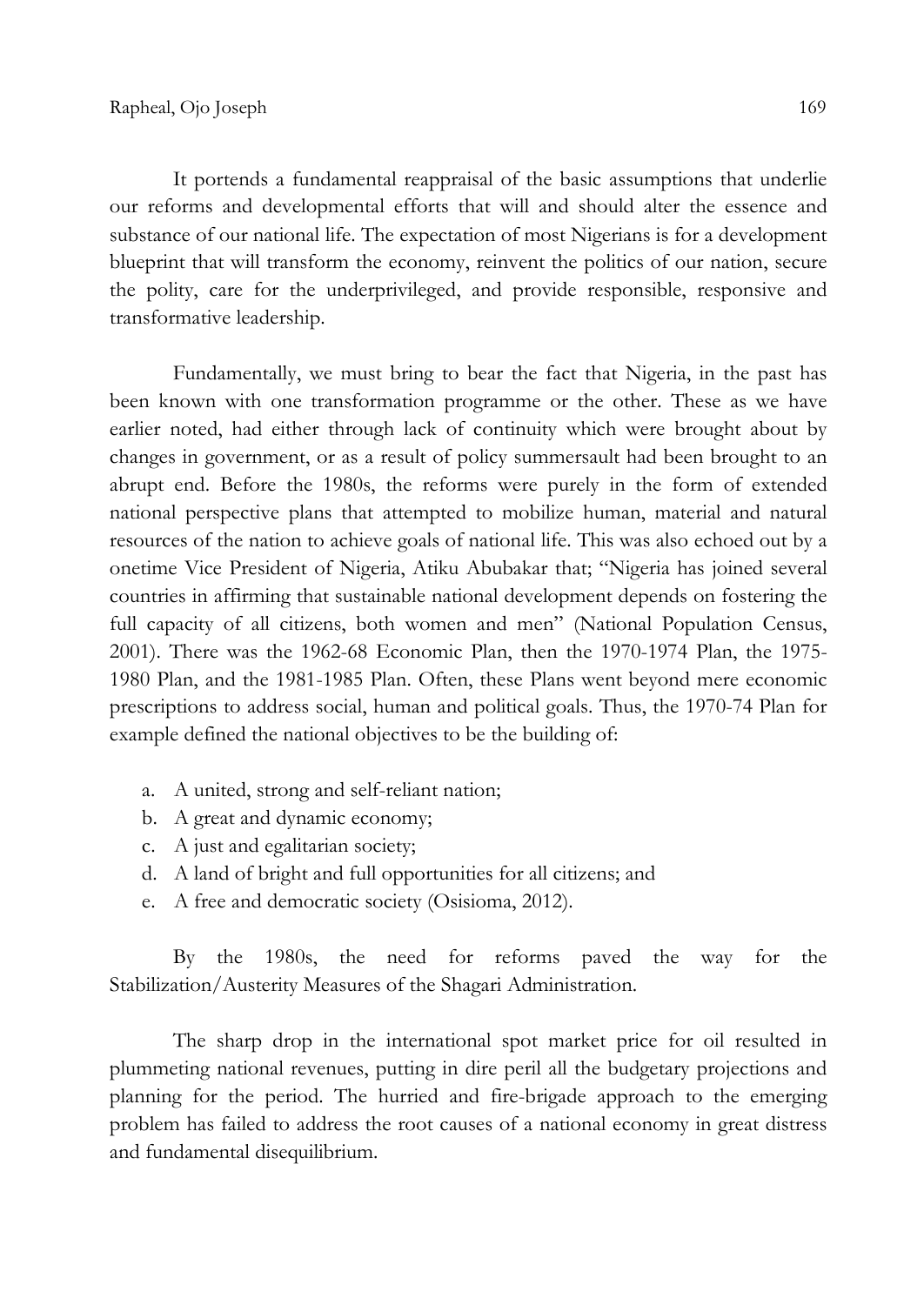In 1986, the Structural Adjustment Programme (SAP) was introduced by the Babangida Administration to address the fundamental and structural imbalance in the economy, diversify the economy, strengthen the currency, and build a viable, sustainable industrial infrastructure upon which real economic growth and development can be founded. The reform exercise rested on a tripod of measures: Liberalization of foreign exchange transactions, Rationalization of public sector agencies and para-statals, and Optimization of the capacity for domestic production and stimulation of non-oil exports.

 Next in the line was the Vision 2010 introduced by Abacha Administration in 1998. The aim was to "develop a blueprint that will transform the country and place it firmly on the route to becoming a developed nation by the year 2010" (Osisioma, 2012:6). The general objective was to transform the country into "a united, industrious, caring and God-fearing democratic society, committed to making the basic needs of life affordable for everyone, and creating Africa's leading economy". The Policy projected that by 2010, the Nigerian people would re-discover themselves and revert to being God-conscious and God-fearing, caring, sincere, honest, accountable in their dealing with public trust, and proud of their country and heritage.

In 2004, the Obasanjo Administration introduced NEEDS - National Economic Empowerment and Development Strategy. The NEEDS' reform programme rested on four key strategies:

- **Reforming Government and Institutions;**
- Growing the Private Sector;
- Implementing a Social Charter; and
- Value Re-Orientation (NEEDS, 2004).

The complimentary tools for the realization of the above goals included Pension Reforms, Energy and Power Reforms that led to the desegregation of (Nigerian Electricity Power Authority) NEPA into 18 successor companies, the GSM Telecommunications Reform, the Extractive Industries Transparency Initiative, the Corrupt and Allied Offences Commission, Independent Corrupt Practices Commission (ICPC), the Economic and Financial Crimes Commission (EFCC), and the Reforms in the Financial Sector. What characterise his rule was his fight against corruption and misrule that were the resultant effects of military rule that held sway for quite a long time before the return to democracy in 1999.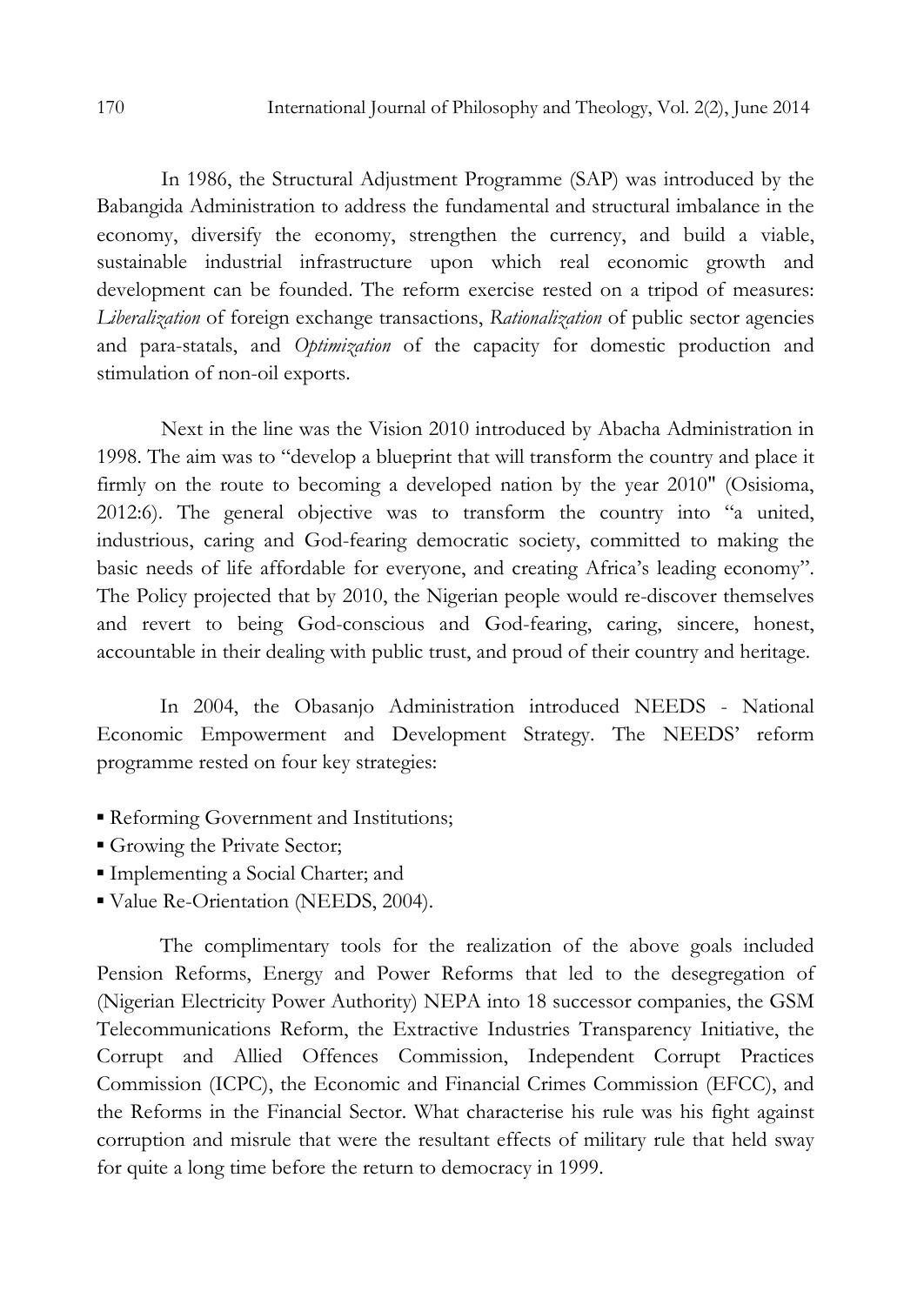His bid to reform the nation as well cannot given a pass mark because, after his tenure, there still exist quagmire of problems that loom the country which include high rate of unemployment, corruption, poor standard of living among others.

With the advent of the Yar'Adua's Administration in 2007, the Federal Government articulated the 7-point Agenda for national development. The policy thrust revolved around the seven-point contract of that Administration with the Nigerian people: Energy, Education, Agriculture, Infrastructure, Wealth Creation and Poverty Alleviation, Land Reforms, and Security. The point was further made, that these reforms would catapult Nigeria to the rank of one of the 20 most developed countries of the world by the year 2020. Though he took a giant step to reform and transform the nation through the launch of the term "Servant Leader", but his health condition could not allow him to achieve much. His untimely exit brought an abrupt end to the 7-point Agenda and all that has to do with its manifestation. Of all Nigerian leaders so far, it was he alone that declared his assets publicly.

On April 16, 2011, President Goodluck Ebele Jonathan won a pan-Nigerian mandate that swept through the North and South of the nation. He ran on a promise to radically transform the nation and overhaul every aspect of the national life. The Transformation Agenda Final Report defines the goal of the reform exercise in these words:

During 2011-2015, the policies and programmes directed at addressing governance will focus on the public service, security, law and order, the legislature, anti-corruption measures and institutions, the judiciary, economic coordination, and support for private investment... These will be addressed through the implementation of the recommendations ... in the areas of public service reforms, judicial reform, anticorruption initiative, electoral reform, land use reform, fiscal management reforms, power sector reform, police reform, financial sector reform, infra-structural development reform, and information and communication technology (Asobie, 2012: 51).

Thus, it seems that the NEEDS provided the common denominator upon which the 7-point Agenda, the Vision 20-20-20, and the Transformation Agenda rest. The expectation was that all the above reform measures would culminate in the fulfilling of the 2001 Kuru Declaration: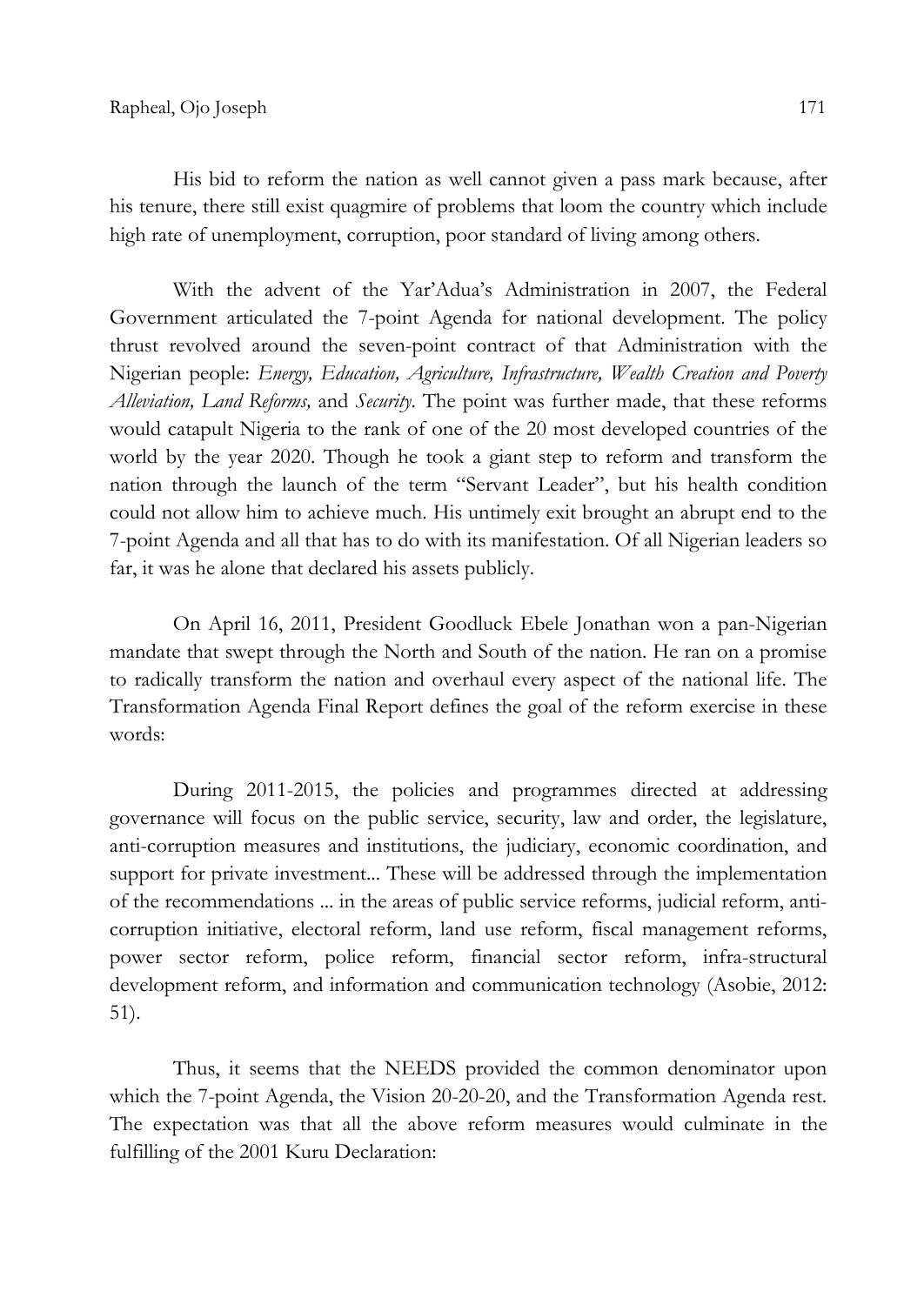To build a truly great African, democratic country, politically united, integrated and stable, economically prosperous, socially organized, with equal opportunity for all, and responsibility from all, to become the catalyst of [African] Renaissance, and making adequate all-embracing contributions, sub-regionally, regionally and globally (NEEDS, 2004).

 The problems confronting the incumbent president, His Excellency, Dr. Ebele Goodluck Jonathan with his Transformation Agenda to transform Nigeria and bring it to an enviable height seems insurmountable. There is an overwhelming presence of corruption and insecurity rate is quite alarming. What becomes the reoccurring decimal since the dawn of his tenure are different faces of insecurity which ranges from Boko Haram insurgence, rape, oil theft, kidnapping, among others. The unfortunate thing now is that, in the face of all these attacks, the security operatives are in themselves "not secured".

 In all, the nagging questions still remain, "to what extent can we say the nation Nigeria has been able to move relatively closer to an ideal state through all her different reforms and transformation programmes over the years?" To what extent can the masses boast of better living standard? Are the said leaders really concern about the national interest or selfish, regional, ethnic and religious agenda they are pursuing at the expense of the masses?

As a matter of fact, our experience today as a nation in Nigeria is a clear indication that despite all these programmes, policies and projects which (in most cases) are poorly structured, the nation is still far from its reality.

### An X-Ray the Contemporary Nigerian Nation

The issue of transformation is hinged upon the fact that, there are situations that have been noticed which in a way are decaying or dying. There is a systemic failure which its effects are far too obvious beyond what one can pretend about. There is a wide gap or disparity between the ideal and the reality. This therefore presupposes the fact that, what we see today as the common reality of events is the fallout of the "unconscious or conscious" actions of some in the past and even in the present which its effects are telling hard on the state of the nation now.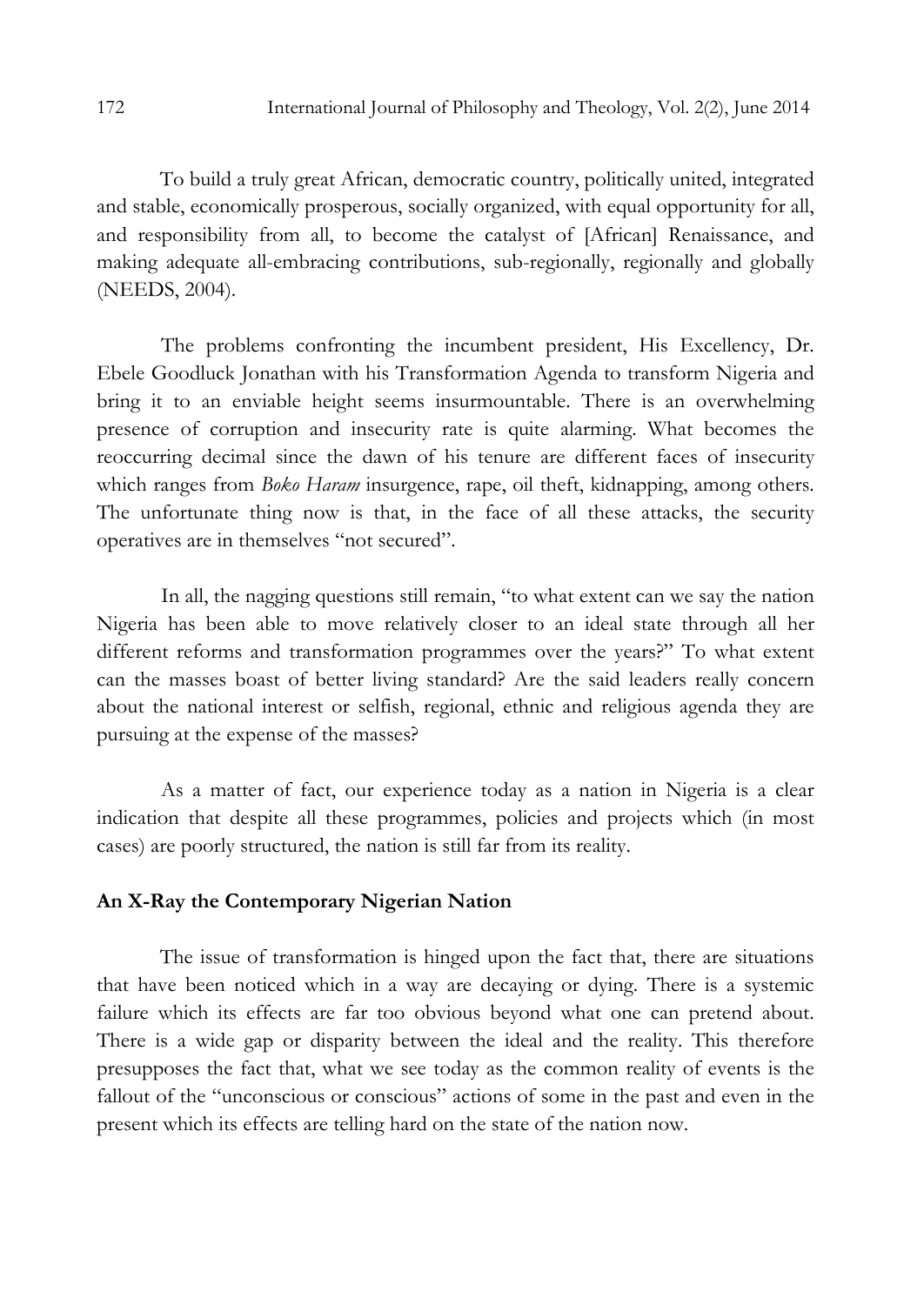These situations include endemic corruption, high level of illiteracy, collapse education sector, epileptic power supply, bad governance/leadership, bribery, nepotism, corrupt judicial system, failed health sector, among others. We shall therefore look briefly into few of them.

Despite all the aforementioned reforms and transformation programmes, it is sad enough to say unequivocally here that, Nigerian nations seems to be farther away from the reality of her existence than ever before. Unfortunately, after more than fifty years of policy reforms, Nigeria has painfully and regrettably remained:

- i. A public-sector led economy with a bloated government presence in every facet of national life;
- ii. A nation with very weak private sector which has grown a "rent-seeking and unproductive culture of over-dependence on government patronage and contracts, with little or no value added" (Osisioma, 2012, 14);
- iii. A mono-crop economy with preponderant influence of one commodity in determining the nation's revenue-expenditure profile and the balance of payment position;
- iv. An extractive and primary economy that produced unrefined raw materials for export, either in the form of agricultural products or crude oil. Manufacturing was at a very rudimentary stage, and industrialization remained an inconsequential factor in the nation's economic equation;
- v. A nation without an effective industrial infrastructure for economic take-off no petro-chemical industry to fuel the industrialization process, no effective iron and steel complex to produce flat steel, a deficient power and energy sector, insecure and inhospitable environment, and poor communications;
- vi. An economy with a weak and tottering national currency that remains the whipping boy of the international financial community (Osisioma, 2012:14);
- vii. For many years, Nigeria has had and still has the highest mortality in the world and particularly, of maternal deaths (McCain, 2012);
- viii. Out of 182 countries ranked by Transparency International (IT) in 2012, Nigeria was ranked 142 as one of the most corrupt nations in the world;
- ix. Since 1960s, it is alleged that Nigeria has been drained of \$400 billion by its leaders (Houston, 2009); and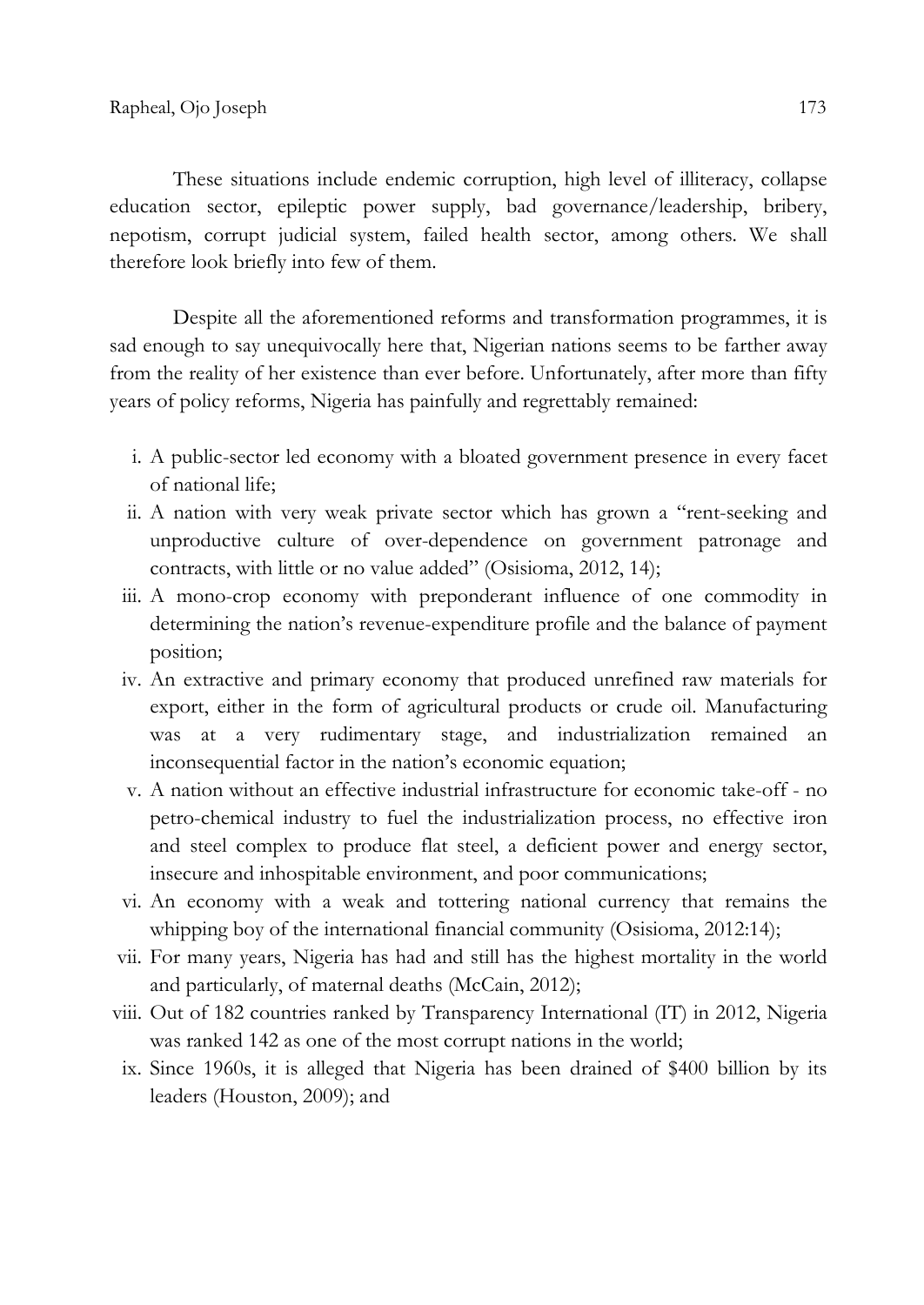x. Since 1914 up till now, the leadership question still remains a challenge. The Nigerian leaders in many cases have got it wrong. In most cases, "they propagate ethnic politics and religious bigotry in an attempt to attain (and retain) power, while leaving behind a gap of division, which still could not be bridged up till this time" (Onabanjo, 2014).

As we move to take stock of the contemporary Nigeria, we need to quickly ask ourselves certain questions. Can we say that Nigeria has arrived, still in the process of moving to its 'promised land' or completely submerged in the slough of arrested development? Can we say Nigeria is a failed state as it is been presented in some quarters by some commentators? In line with the above observations on the situation of things in Nigeria now, an exploration of some of the nagging problems of the Nigerian nation will suffice.

It is obvious that Nigeria is besetted with myriads of problems. Though, other countries in the world might not be free from the same challenges, but what raises our concern about the Nigeria situation is the fact that, some of these problems appeared unabated and quite alarming in nature, which defy the hope of getting over them soon or even in the nearest future. The picture on the daily basis signal to us that Nigeria is looming in the delusion of an 'ideal state'.

The problem of corruption has masqueraded itself in different forms, found in different sectors and being perpetrated by virtually everyone, both the "high" and the "low" in the society. Different code-names has been coined to make the act presentable or appealing in the society.

Among them are: "brown envelop", "settlement", "Malachi", "egunje", "paying tribute", "deal", "kola-nut", "pure water", "apostolic blessing", "appreciation", among others. No wonder Adebiyi lamented that; "even the blind knows that Nigeria is a thoroughly corrupt country. Corruption flourishes in Nigeria today; it is endemic from cradle to grave. It is noticeable in homes, markets, government offices, private organizations and even in the churches" (Adebiyi, 2012). Chinua Achebe became worried about this menace and its possible impending danger on Nigeria when he reiterates that; "corruption in Nigeria has passed the alarming and entered the fatal stage, and Nigeria will die if we continue to pretend that she is the only slightly indisposed" (Achebe, 2012).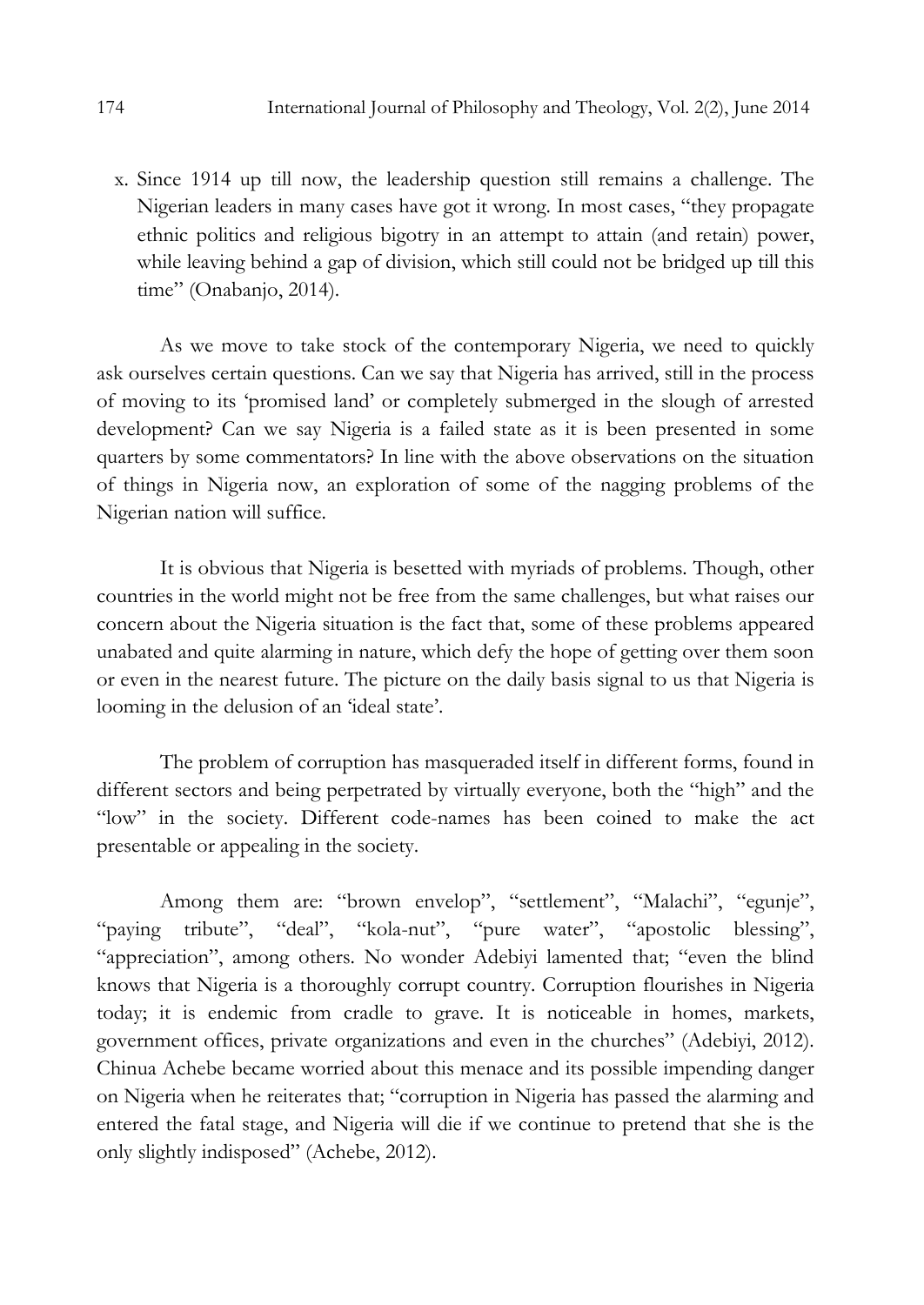Today, when an average man on the Nigerian street is being asked, what is the Nigeria's major problem, no time will be wasted before 'corruption' will be mentioned with painful expression.

Going by the 1999 Constitution of the Federal Republic of Nigeria (as amended), Section 14 (2b), the first responsibility of the government to her citizens is that of security of lives and property. It states that; "the security and welfare of the people shall be the primary purpose of government" (Federal Republic of Nigeria, 1999). But what becomes the daily experience now is a direct opposite, and the position of the constitution can now be seen as existing in principle but not in practice. Insecurity in the country is quite alarming. Virtually every day headline news carries one sad story or the other of how people take laws into their hands, ritual killings, kidnapping, assassination, armed robbery attack, rape cases, car theft, and harassments of different forms, among others. Even the security agents themselves are not 'secured'.

The case of *Boko Haram* insurgency in Nigeria which has become a thing of public concern since 2009 till date has brought Nigeria into a bad light among the comity of nations. Their incessant attacks on security agents, churches, mosques, media houses, government building, prison, financial institutions, schools and students, among others has resulted to wanton destruction of lives and property. Both the national and international communities have decried such acts as sacrilegious, inhuman, man's inhumanity to the society, and lack of respect for the sanctity of life. Human life has lost its sacredness in Nigeria today. The security problem in Nigeria can easily be established by the heavy security patrols, check points and mobile stations along the Nigerian roads all over the country.

This is "a picture of a country under siege" (Gwamna, 2013:6). It reflects a similar experience of the Israelites when "in those days, Israel had no king, everyone did as he was  $fit"$  – Judges 21:25.

The poverty level of people living in Nigeria is another pathetic and sorry case. What we have today is a paradox of an existing reality – "a rich nation blessed with natural and human resources but her citizens living in abject poverty and penury".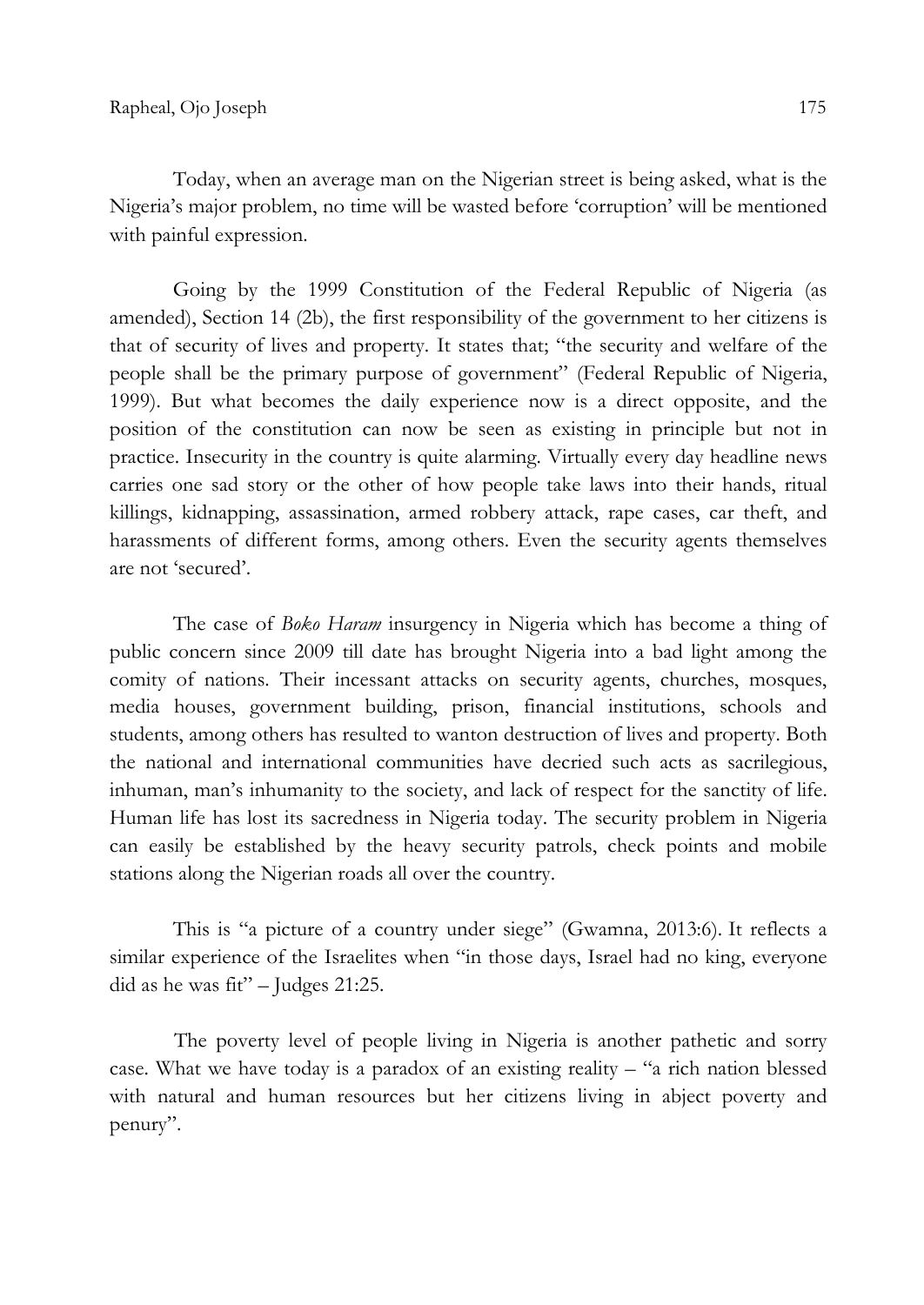The poverty level in Nigeria is so pathetic to the extent that it is no longer a local issue but a global one and of a great concern to some of the developed nations especially when they try to ponder upon the natural endowment of Nigeria in comparison with the living standards of her citizens.

This is captured in a report thus: Nigeria, with its enormous resources and potentials, is currently ranked  $20<sup>th</sup>$  among the poorest countries in the world. This was further confirmed by the United Nations Education Scientific Organization (UNESCO) in its 2010 Global Monitoring Report (GMR), which revealed that about 92% of the nation's population survives on less than 2 Dollars daily while about 75% survives on less than 1 Dollar daily... the country, according to the World Bank report, has about its 70% of its population living below the poverty line. The greatest challenge besetting Nigeria is poverty amid plenty (Amaku, 2011).

 Without any doubt, we will surely agree to the above report because there is a great vacuum between the few rich ones and the majority that are wallowing in penury. These few ones live in influence and affluence in which in most cases their wealth might have been gotten through illegal means. Many government workers and political leaders today are being indicted of carting away billions of Naira from the government coffers, thus subjecting the entire populace to abject poverty. This, to an extent helps in making the "under-privileged class" to opt for "anything" that goes (including violence) to sustain their existence in the country. It is quite disheartening that series of untold hardship has been melted on the masses resulting from the immense level of poverty in the country. Because of the nagging experiences of people, some have been lured into heinous crimes while others into some illegal trades.

It was gathered from a report that, some teenagers were found in some 'baby making factories' in some part of the South-East of Nigeria. This 'Baby Factory' is an illegal operation where mostly, teenagers are either lured or forced into it by way of promising them mouth watering pay after they must have been impregnated in the factory, they put to birth and thereby hand over the baby to the owner of such a factory after they (the girls) must have been paid their earlier agreed pay, while some still choose to stay back for more contract due to the unemployment in the society. According to the report, the increased rate of these 'baby factories' operations in some parts of the country was "attributed to high rate of youth unemployment and poverty occasioned by failure of successive governments in the zone to put measures in place to empower youths by creating meaningful employment" (Ndidi, 2014).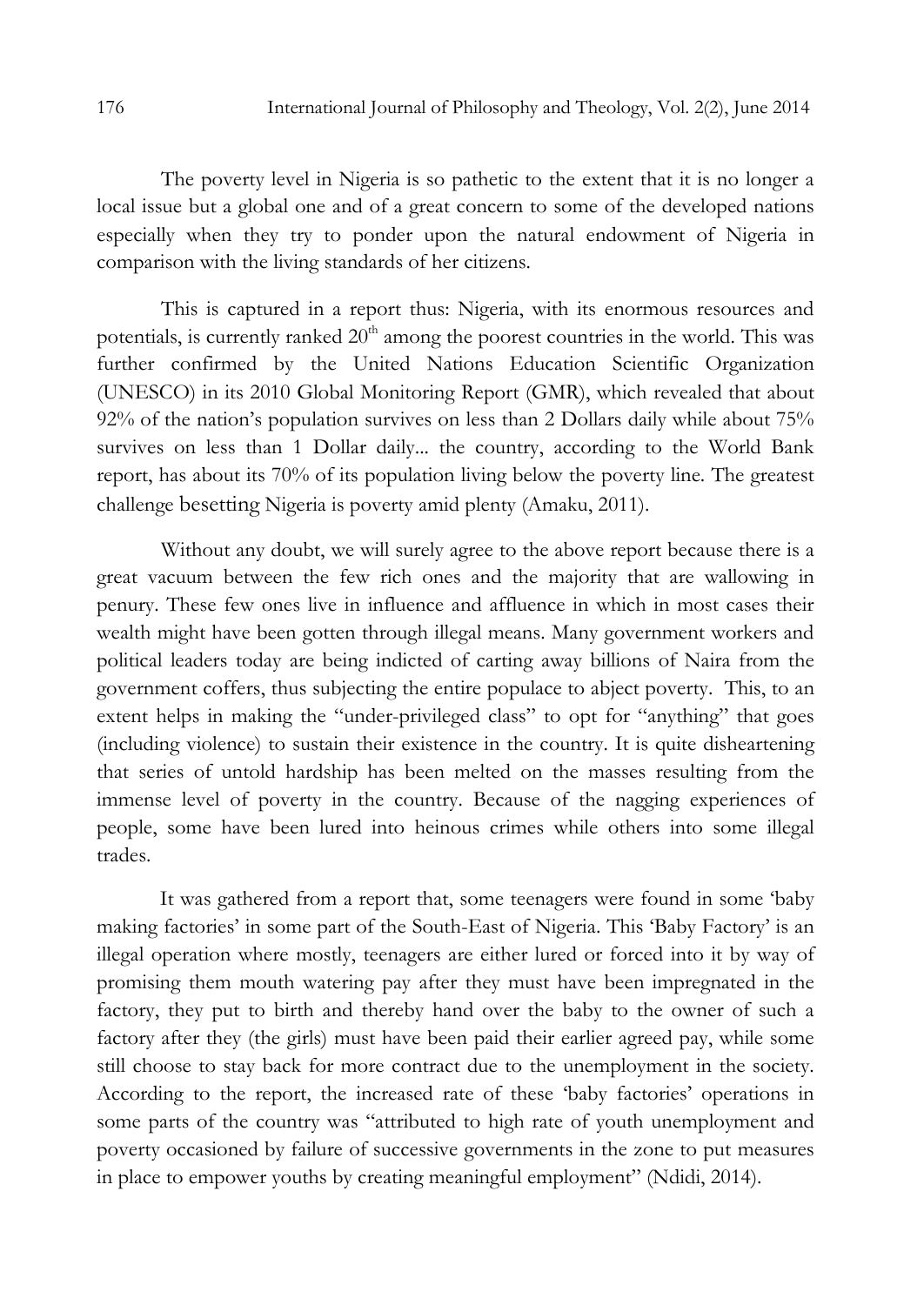Another disturbing issue that is rocking the Nigerian society today can be termed "insincere spirituality". Everyone appear to be highly religious and Godconscious but in the reality, it is in most cases a reflection of 'false spirituality' coded in the name of God.

Today, people who carry the name of God or claim to act or represent God seems not to live by what they claim to be. Evils acts are being perpetrated among the so-called clergy men. And the major concern of many now is, "who really can be trusted in our society now?" Both in the church and also in the mosque now, there is high level of hypocrisy and deception; atrocities everywhere, both on the pulpit and in the pew. What becomes the major trend in the religious circle in Nigeria today is that, many claimed to be called of God, but in the real sense of the matter, behind their actions lies poverty, unemployment, quest for money, materialism and fame. As a result, great atrocities are been perpetrated by most of them. In an interview with Bishop Makinde on the nature of proliferation of churches in Nigeria, he swiftly responded by retorting that:

Are they churches or commercial churches? Let's qualify them. What has brought that is unemployment. Immediately people are unemployed, they float their own churches, claiming that God has called them. We still need to evangelise in Nigeria, but beware of false prophets using the name of God to work miracles under black magic. There are genuine pastors; by their fruits you will know them (Makinde, 2007).

Fundamentally, genuine religious leaders whose lives reflect uprightness, godliness, faithfulness and other positive virtues still exist, but it seems that the trend of events in our society today shows a greater proportion on the side of the falsehood than the real ones. Owing to all of the above observations and prevailing phenomena in the Nigerian experience, many have unwittingly concluded on the state of affairs of the nation and have even given up about what might seems to be the way out especially on the future of the Nigerian society. But, quickly, we must set the records straight as to know the real situation of things as against the position of many in regards to the Nigerian nation and the hope for the future generations. Karl Maeir, in his work titled; "This House Has Fallen" (Maeir, 2000) saw the impossibilities in the Nigerian state, while on the part of Ayo Fatubarin, Nigeria can be best described as "a land of wasted opportunities" (Fatubarin, 2010).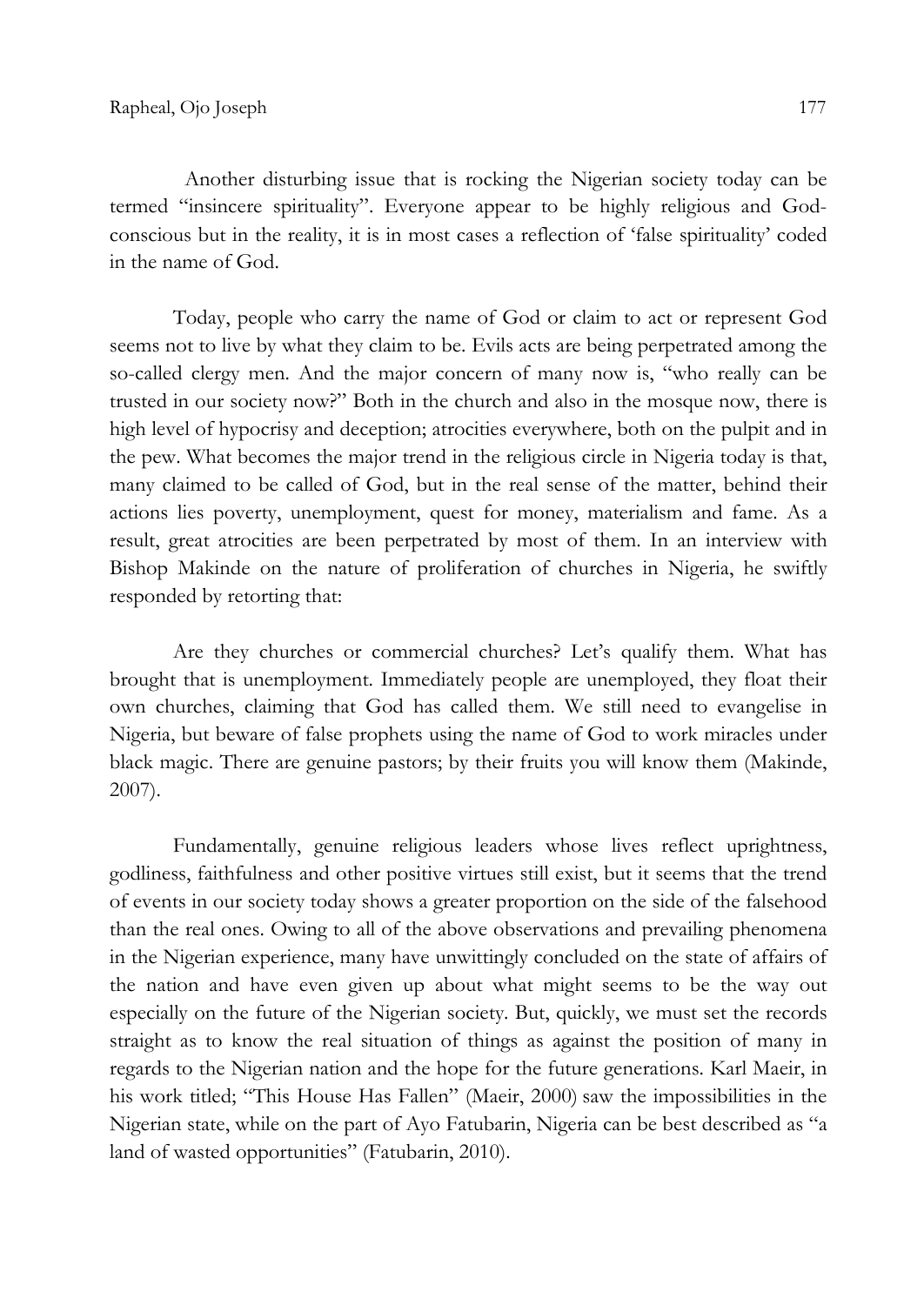The position of Bishop Peter A. Adebiyi is not in any way different as he sees Nigeria as "a sleeping giant" (Adebiyi, 2012:3) which stems from the popular slogan of Nigeria as the "giant of Africa". Cosmas Ilechukwu expressly posits that Nigeria is "a failed state that work" (Illechukwu, 2011). The question now is, are all these positions completely wrong or are they really talking about the true situations of things?

Absolutely, these positions are not in any way completely wrong, but there seems to be a light at the end of the tunnel if and only if religions can be seen and used as a tool for character reformation, thereby bringing about societal transformation.

#### The Place of Religion in National Transformation

Obviously, religion is an integral part of every human society, which its importance cannot be glossed over. It is noteworthy to state equivocally here that; "experience has shown that religion exists, persists and continues to influence and determine the pace of humanity. There is hardly any part of the world that has successfully ignored religion" (Isiramen, 2010). Though, some scholars have on different occasions see no reason why we can depend on religion as a veritable tool for national transformation, instead, what they see is a complete opposite. For instance, Wole Soyinka sees religion as "one enemy of potential nationhood that requires, not just a separate address of its own...all of a frank, even brutally frank nature, since the intervention of religion in nation being has been of utmost savage, unconscionable and increasingly intolerant kind" (Soyinka, 2009).

 In the work of Confucius, education is pivotal to character building (Prothero, 2010). Since this is true that the education is not learning trade but learning to be 'human', that is, learning to become more of ourselves and transform society through others; hence, the place of religion as it is known as an agent of socialization of an individual. Through tales in the moon light, Sunday schools and the Qur'anic schools of African Traditional Religion, Christianity and Islam respectively, morality, ethics and good characters are formed in the life of an individual. All these can be seen as different forms of religious education in the Nigerian societies but are geared towards forming a life that is morally correct.

Another major point that must be considered is the place of religious values in enhancing national transformation.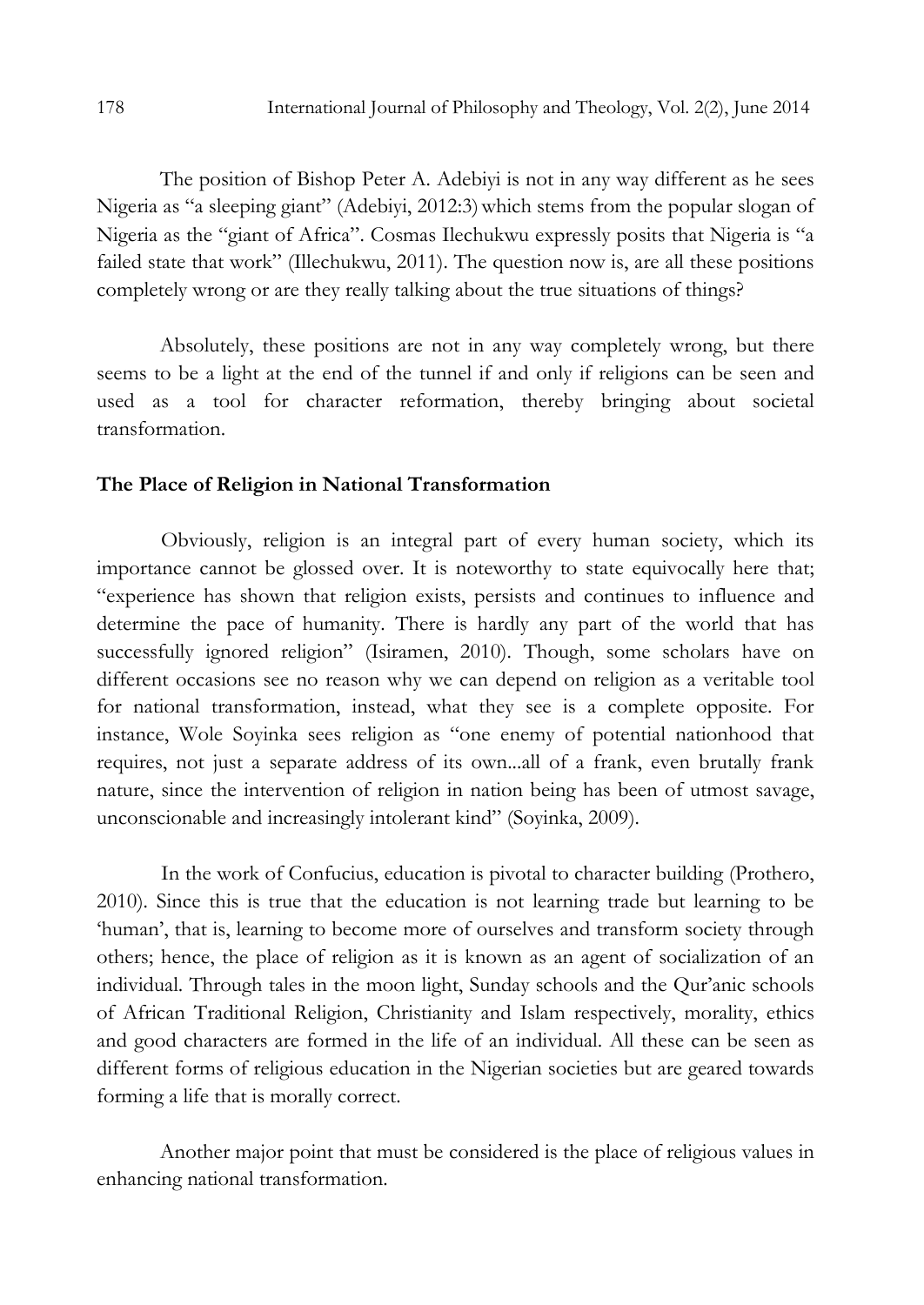This by implication assesses the theological basis of the various religious teachings and their impacts on the formulation and implementation of key development concepts and practices, within the context in which the religious teachings are offered. Judging from the African Religion's point of view, their religious values, though not written down in any scripture, neither is it written in 'black and white', yet it is 'written' in all aspects of African life and that makes up its myths, folktales, proverbs, liturgy, songs and sayings. In all, the cardinal tenets of indigenous religion are devotion, peace and love (Akama, 1998).

This becomes the basis why among the Africans, religion is life and life in itself is religious. Mbiti corroborated this when he posits that; "Africans are notoriously religious, and each people has its own religious system with a set of beliefs and practices" (Mbiti, 1967). Without mincing words, what we see as the major religious values in the traditional religion also are the common denominator in both Islam and Christianity.

As a matter of fact, these religious values are quite important in the sense that, they influence the choices people make in life and thus, decide their behaviours. Since we have earlier pointed out that there is a symmetrical relationship between religious values, character building, national transformation and development in every society, therefore, it behoves on all religious institutions and leaders to put the proper mechanism in place to impart necessary religious values that can aid growth and development. In turn, this process will bring the nation out of its doldrums of arrested growth and development.

The work of Williams is apposite at this juncture. In her work titled; "Religious Groups and the Politics of National Development" (Williams, 1992), she argued that religion and development can and do go together, and in particular that Nigeria's development as it is today cannot be divorced from the support of religion. Though her focus is on the efforts of religious institutions, rather than an individual, but the point is that, individual's character cannot be built along the line of religious values without the instrumentality of religious institutions. In essence, the position here is that, the religious bodies in the contemporary Nigerian society have now developed into a community of faith and dynamism, which have the potential to change people's values and perceptions about life through their teachings.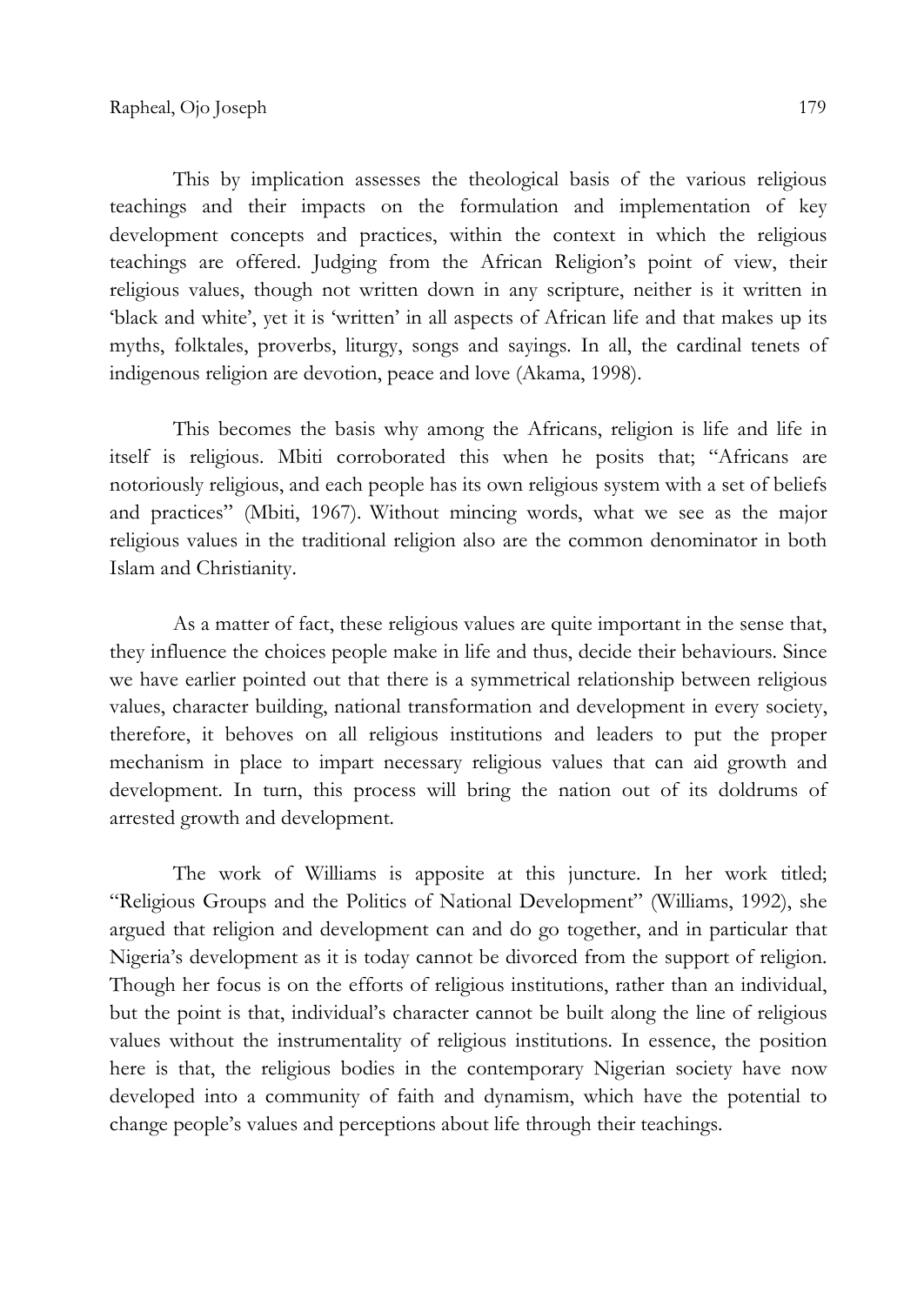Through strict adherence to religious values, transformation of individuals can be achieved, and that will give rise to character reformation, leading to national transformation.

One of the major problems of Nigeria today is bad leadership. Many scholars have pointed this out and we will not in any way over flog the same issue but we will create another perspective out of this towards achieving a national transformation. Religion, through the instrumentality of religious organizations must be used to raise leaders who can be relied upon as agents of transformation and the change the Nigerian nation has been waiting for over decades.

The truth that we must not shy away from is that, most of our leaders see the corridor of power as an avenue and opportunity to amass wealth for themselves and families. This mentality eventually gave rise to the privatization of the state in such a way that it became a tool for servicing the private interests of the dominant faction of the elites – leaders (Ake, 1996). The late literary Icon, Chinua Achebe was quoted in the Tell Magazine to have succinctly maintains that; "Nigeria is what it is because its leaders are not what they should be".<sup>42</sup> This, by extension means that leaders are expected to be educated and morally grounded in order for them to effectively and efficiently discharge their duties and responsibilities. It is quite unfortunate that too many of the leaders are not doing nearly enough to drag we the followers into the  $21<sup>st</sup>$ Century and enable us to enjoy the best possible existence. In the words of Sule Maitama, an elder-state-man in Nigeria, at a workshop, he lamented on the ugly nature of our leaders thus:

The majority of Naija (sic) leaders are blatant thieves, incompetent morons, uninspiring mediocrities... and primitive, vision-less, plan-less or just plain lazy... too many of them squander their energies on ultimately futile political shenanigans or irresponsible partying... even the few who are smart, well-intentioned and willing to control their acolytes are too easily distracted and pretty disorganized and unproductive compared to their counterparts in the western world (Kogbara, 2013).

The recklessness we see in our leaders on daily basis will not allow us to maintain a contrary view to the above expressed view. As a matter of fact, it is too obvious to be contradicted.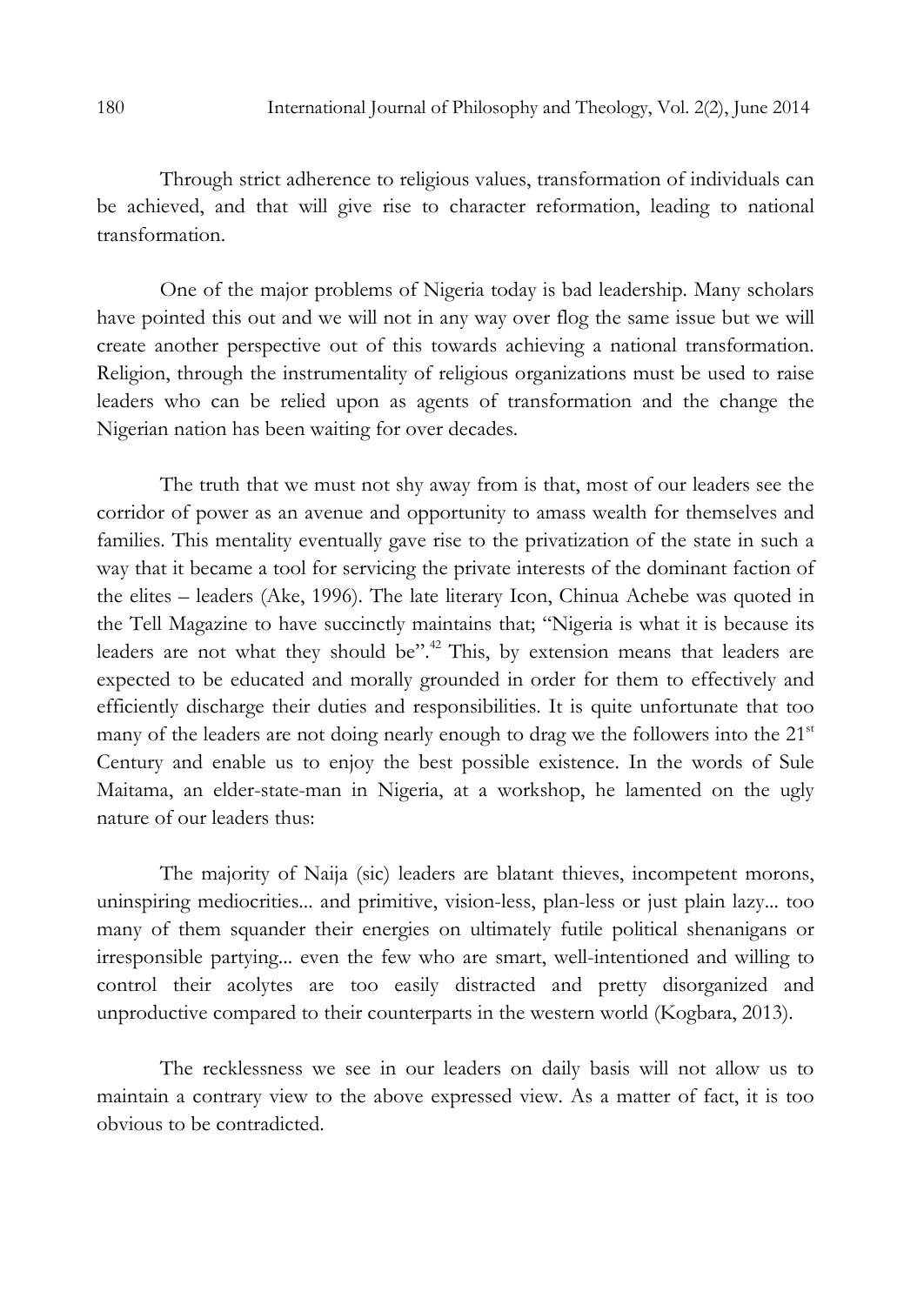Nevertheless, the hope that the Nigerian nation still have is that, the overwhelming religious experience, through the presence of religious organizations across board, leaders of integrity and reputable character can still be raised to lead the nation to her 'Promised Land'. This can be better understood in the words of Herbert when he captures the point most poignantly:

With transformational leadership, a landlocked country can create coastal waters and become a powerful State like Israel. With transformational leadership, Japan, a country devastated by World War II and devoid of natural resources can become a leading industrialized nation. With transformational leadership, a country can convert its desert into an oasis, like United Arab Emirate that is now a world-class tourist destination and international financial centre. With transformational leadership, a country can transit from Third World to First within 20 to 30 years, like Singapore under Prime Minister Lee Kuan Yew.

With transformational leadership, a country can transform from a backwater, commodity exporting country to become one of Asia Tiger's economies, like Malaysia under Prime Minister Mahathir bin Mohamad (Herbert, 2012).

Over the years, all the three major religions, especially Islam and Christianity have done greatly well in the area of rendering of services and provision of social amenities that can enhance the well-being of humanity in the society. Among these are building of schools (from the grass root level to the highest levels of education), hospitals, construction of boreholes, drainage systems, and some provide counselling system for people either at a lower cost or free of charge. These all we praise them for their good works. However, we wish to call their attention to another dimension on this same point.

Our society can be better transformed if these provisions of social amenities can be carried out in a way to send signal to the government on the need to revitalize the government's own facilities. What we have today now is a complete annihilation of the government system in such a way that the private establishments can thrive. It is instructive to note that, in most cases, the same system that establish and control the religious-based schools, hospitals among others are the same hand running that of the government's.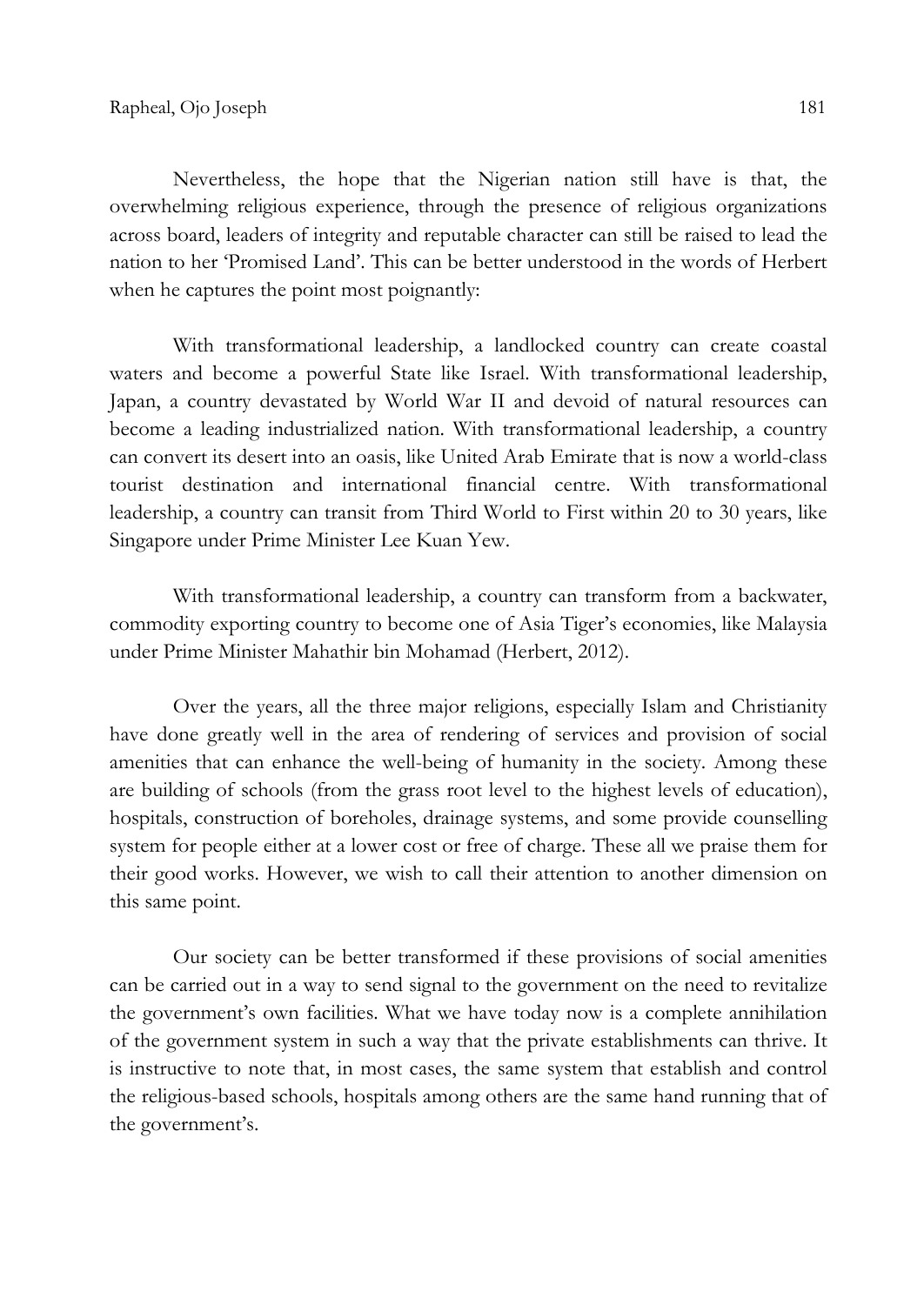The mind bugling question remains, why are government's own not working as they ought to, but that of the private/religious-based establishments thriving at the peril of the state's? In answering this question, all religious organizations must be sincere enough and be ready to help, partner and support government's programmes, policies and projects (3Ps) so as to enjoy a total continuity, consistency and commitment (3Cs).

### Conclusion

When properly used, religion has a lot of potentials in transforming the Nigerian nation into an enviable country among the comity of nations. Therefore, religious organizations, leaders and adherent must rise to the task of ensuring that religious values, teachings and tenets are held in high esteem and highly respected and followed to the letter. Fundamentally, the mandate to reform and transform Nigeria has been most emphatically communicated in the democratic process.

The dream is for a bold and audacious transformation programme that will consciously, radically, fundamentally, structurally and massively transforms the national economy, reinvent the politics of our nation, secure the polity, care for the underprivileged, and provide responsible, responsive and credible leadership to Africa's largest and most promising economy. If this is true, then we must all rise to this challenge before us through the instrumentality of religion as a tool for character transformation, thereby enhancing a society where peace, progress and development will thrive.

#### Notes and References

- Achebe, C. (2012) There was a Country: A Personal History of Biafra. London: Penguin Books, p.249
- Adebiyi, P.A. (2012) Let the Nation Hear. Lagos: The Book Company, p.263
- Akama, E.S. (1998) "Religion and Religious Tolerance as Instruments of Nation Building in Contemporary Nigeria", in E.S. Akama, (ed.). Religion in Contemporary Nigeria: Some Topical Issues. Owerri: Springfield Publishers, p4
- Ake, C. (1996) Democracy and Development in Africa. Washington DC: Brookings Institution, p.42
- Amaku, L. et.al. (2011) "Different Faces of Poverty in Nigeria" in Saturday Tribune, 10 September, p.6
- Asobie, A. (2012) "Challenges of Governance: Need for Transformational Leadership", Presented at National Conference of ANAN, Held at Abuja, October 9
- Cardinal John Onaiyekan, (2010) "Dividends of Religion in Nigeria," Public Lecture Delivered at the University of Ilorin, 12 May, p.2.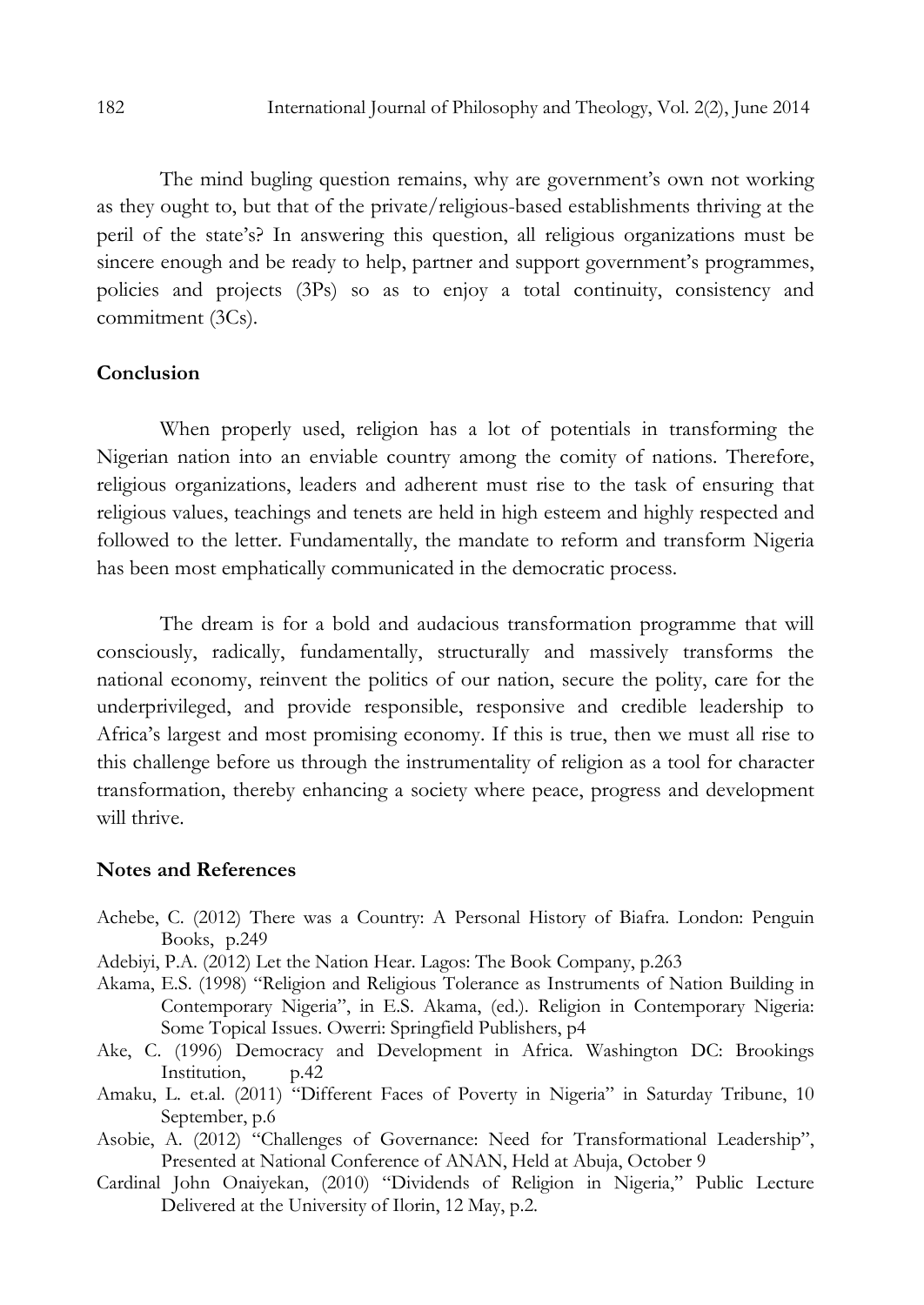- Dopamu, P.A. (2009) "In the Service of Humanity", being a Farewell Lecture at University of Ilorin, Ilorin. Ilorin: Unilorin Press, p.7
- Enweremadu, F. (2001) "The Role of the Church in Moral Transformation in Contemporary Nigerian Society", unpublished B.A. Research Project, Ibadan: Department of Theology, Saints Peters and Paul Catholic Major Seminary
- Fatubarin, A. (2010) The Church and the Imperative of Change in Nigeria. Ilesha: Keynote Publishers Ltd., p.4
- Gwamna, J.D. (2010) Religion and Politics in Nigeria. Jos: African Christian Textbooks  $(ACTS)$ , p.xi
- Gwamna, J.D. (2013) "Religion and National Transformation in Nigeria", being a Faculty Seminar Presentation at the Faculty of Arts, Nasarawa State University, Keffi, p.2
- Herbert, W.E. (2012) "Chairman's Remarks on the Challenges of Governance: Need for Transformational Leadership", Presented at ANAN National Conference, held at Abuja, October 9
- Heynes, J. (1993) Religion in the Third World Politics. Buckingham and Philadelphia: The Open University Press, p.98
- Houston, B. (2009) "The Paradox of Impoverished Africa," Ogbomosho Journal of Theology (OJOT) Vol. XIV, p.11.
- Illechukwu, C. (2011) Transformational Leadership: An Effective Tool For Nation Building. Lagos: Fourthman Creations, p.29.
- Isiramen, C.O. et.al. (eds.) (2010) Religion and the Nigerian Nation: Some Topical Issues. Ibadan: En-Joy Press, p.xi
- Johnston, D. and Sampson, C. (eds.) (1994) Religion: The Missing Dimensions of Statecraft. New York: Oxford University Press, p.4
- Kogbara, D. (2013) "Failure of Northern
- Elders",www.vanguardngr.com/2013/08/failure-of northern-elders/alhajiyusuf
- (Retrieve on August 23, 2013)
- Maeir, K. (2000) This House Has Fallen. London: Penguin Books
- Makinde, (2007) "When People Lose their Jobs" in Daily Sun, Voice of the Nation, on
- Mbiti, J.S. (1967) African Religions and Philosophy. England: Heinemann, p.1
- McCain, D. (2012) "Mission in a Troubled World: Challenging the Church in Africa to Respond," being a Paper Presented to the Theological Educators in Africa (TEA) Conference, Theological College of Northern Nigeria (TCNN), Bukuru, 14<sup>th</sup> May, p.3.
- Ndidi, O. (2014) "2,500 Teenagers Rescued From 'Baby Factories' in South-East: How they are Recruited", in The Nation, Saturday, January 4, p.5
- NEEDS, 2004
- Nigeria Population Census 1991 Analysis: Gender and Sustainable Development, (2001) Abuja: National Population Commission, p.i
- Odumuyiwa, E. A. (2002) "Nigeria as a Religious But Criminal Society", being an Inaugural Lecture Presented at Olabisi Onabanjo University
- Onabanjo, D. (2014) "Nigeria at 100: Still the Leadership Question", in Tell Magazine, March 10, p.55